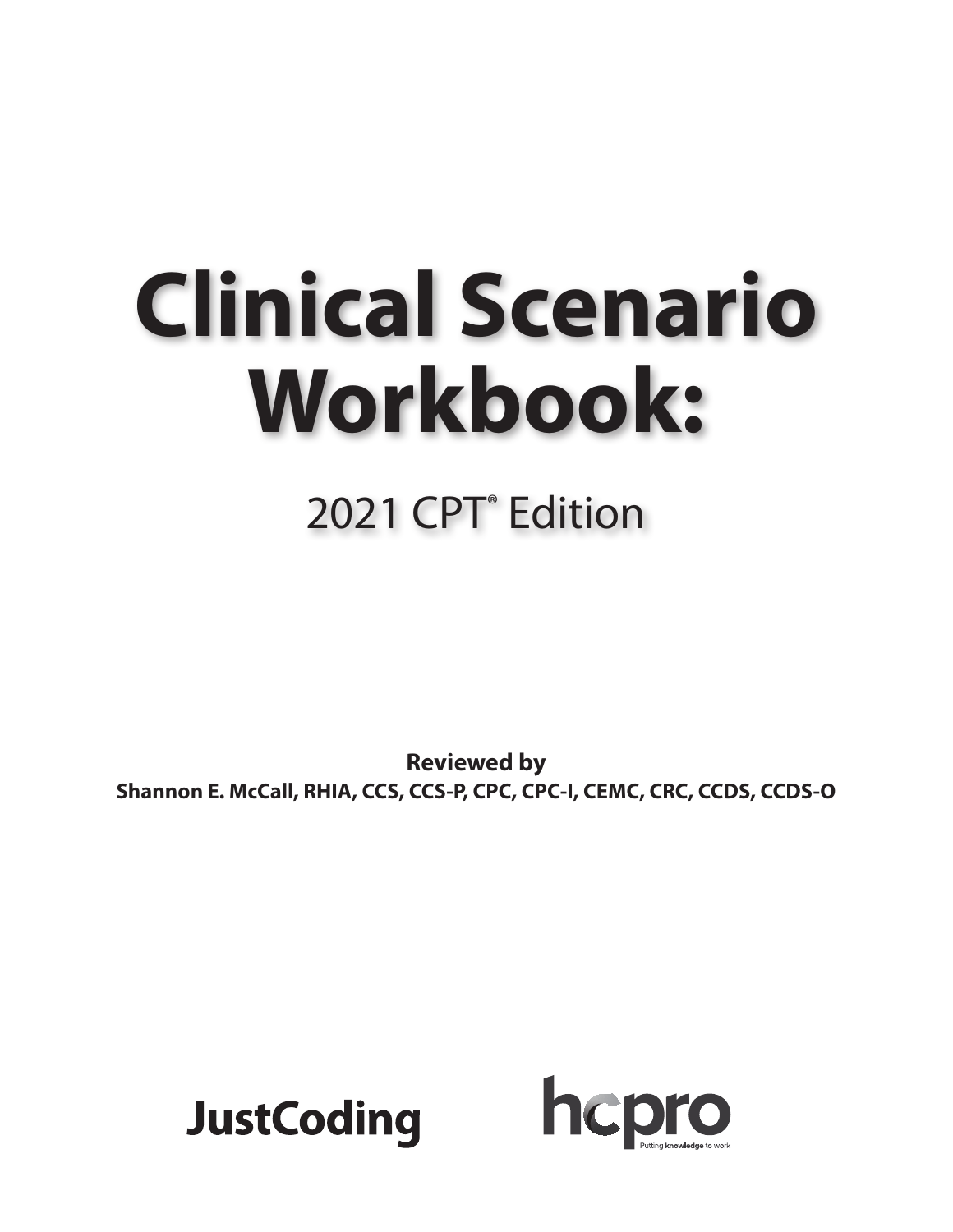*JustCoding's Clinical Scenario Workbook: 2021 CPT Edition* is published by HCPro, a division of Simplify Compliance LLC

Copyright © 2021 HCPro

All rights reserved. Printed in the United States of America.

ISBN: 978-1-64535-128-3 Product Code: JCOPCWKBK21

No part of this publication may be reproduced, in any form or by any means, without prior written consent of HCPro or the Copyright Clearance Center (978-750-8400). Please notify us immediately if you have received an unauthorized copy.

HCPro provides information resources for the healthcare industry.

HCPro is not affiliated in any way with The Joint Commission, which owns the JCAHO and Joint Commission trademarks.

CPT copyright 2020 American Medical Association. All rights reserved. CPT is a registered trademark of the American Medical Association.

Sarah Gould, Associate Editor Adrienne Trivers, Product Director Matt Sharpe, Senior Manager, Creative Layout

Advice given is general. Readers should consult professional counsel for specific legal, ethical, or clinical questions.

Arrangements can be made for quantity discounts. For more information, contact:

**HCPro** 100 Winners Circle, Suite 300 Brentwood, TN 37027 Telephone: 800-650-6787 or 781-639-1872 Fax: 800-639-8511 Email: *customerservice@hcpro.com*

#### Visit HCPro online at *www.hcpro.com* and *www.hcmarketplace.com*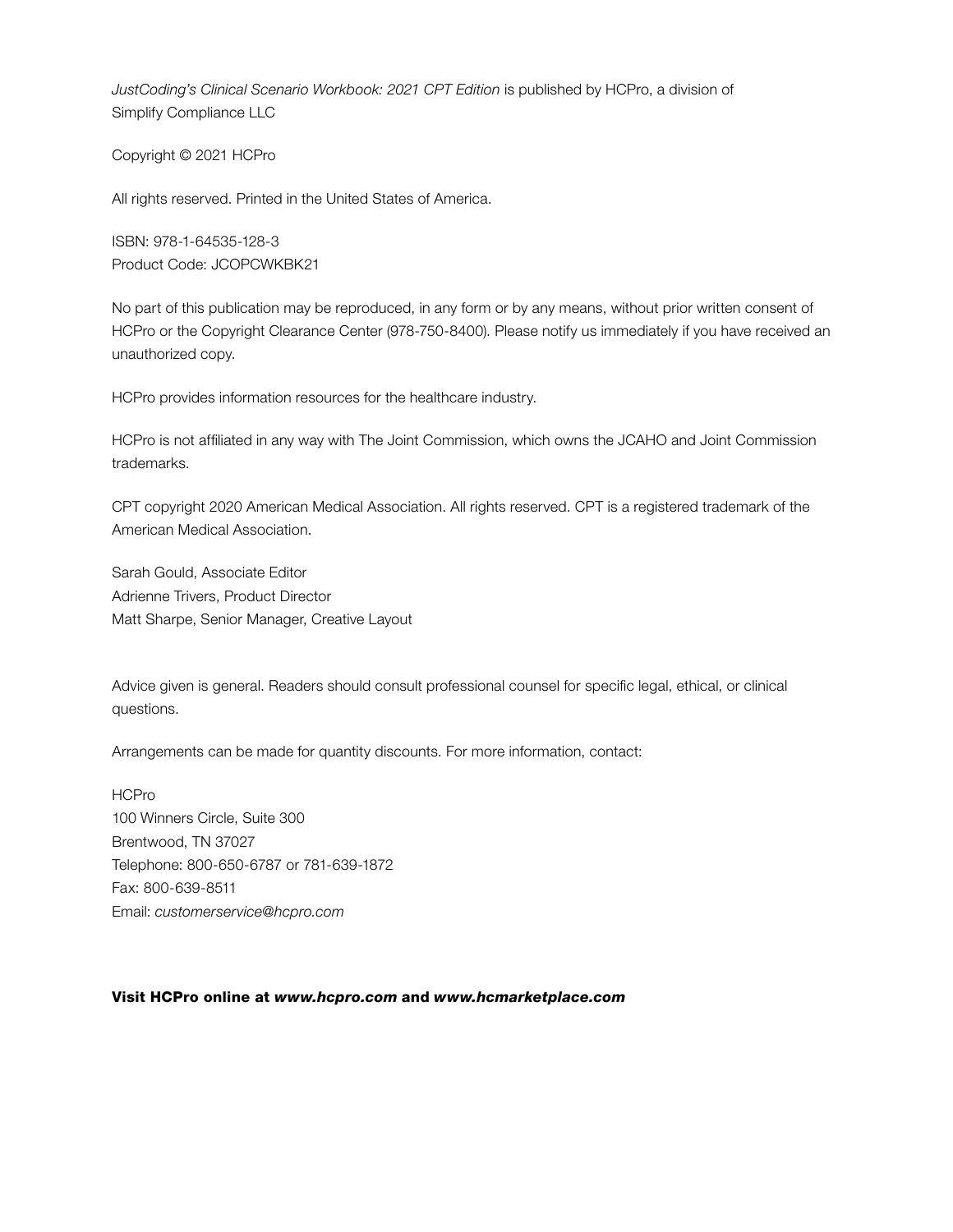

# **Table of Contents**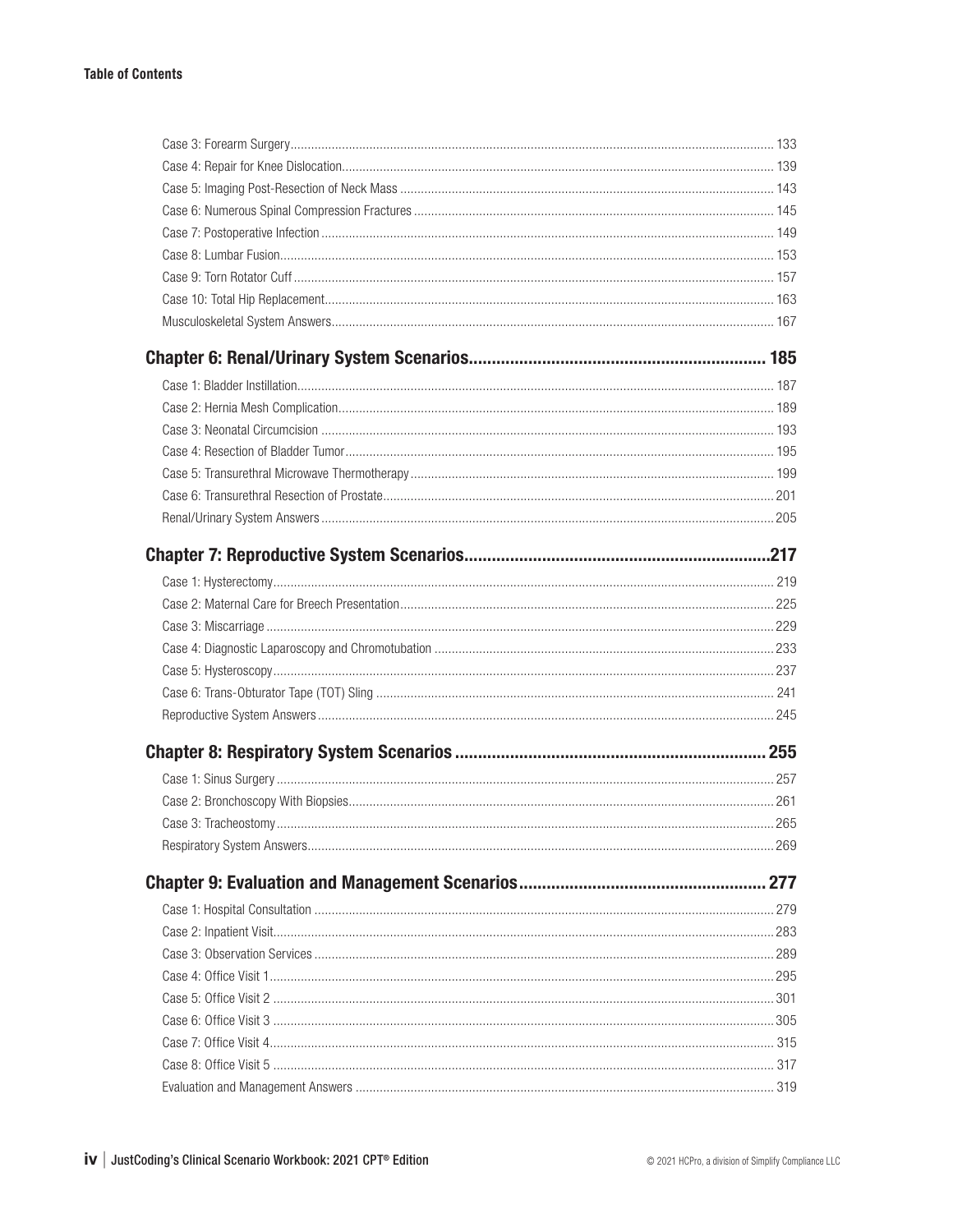

# About the Contributors

# Stacie L. Buck, RHIA, CCS-P, RCC, CIRCC, AAPC Fellow

**Stacie L. Buck, RHIA, CCS-P, RCC, CIRCC, AAPC Fellow,** is president and senior consultant for RadRx of Stuart, Florida, and provides coding, auditing, and education services for diagnostic and interventional radiology service providers on a nationwide basis. Buck has 25 years of experience in healthcare, 17 of those in radiology. She is a nationally sought-out speaker who has presented over 200 coding seminars. She also is the author of the coding reference book *Cracking the IR Code: Your Comprehensive Guide to Mastering Interventional Radiology Coding* and the *Cracking the IR Code* comprehensive online training program.

## Shannon E. McCall, RHIA, CCS, CCS-P, CPC, CPC-I, CEMC, CRC, CCDS, CCDS-O

**Shannon E. McCall, RHIA, CCS, CCS-P, CPC, CPC-I, CEMC, CRC, CCDS, CCDS-O,** is the director of HIM and coding for HCPro, a Simplify Compliance brand, in Middleton, Massachusetts. She oversees all of the Certified Coder Boot Camp programs. McCall developed the Certified Coder Boot Camp®—Inpatient Version, the Evaluation and Management Boot Camp™, and most recently collaborated with the CDI team on the Risk Adjustment Documentation and Coding Boot Camp™. McCall works with hospitals, medical practices, and other healthcare providers on a wide range of coding-related custom education sessions.

# Lori-Lynne Webb, CPC, CCS-P, CCP, CHDA, CDIP, COBGC, AHIMA-approved ICD-10-CM/PCS trainer

**Lori-Lynne Webb, CPC, CCS-P, CCP, CHDA, CDIP, COBGC, AHIMA-approved ICD-10-CM/ PCS trainer**, is an E/M and procedure-based coding, compliance, data charge entry, and HIPAA privacy specialist based out of Melba, Idaho, with more than 20 years of experience. Webb's coding specialty is OB/GYN office/hospitalist services, maternal fetal medicine, OB/GYN oncology, urology, and general surgical coding.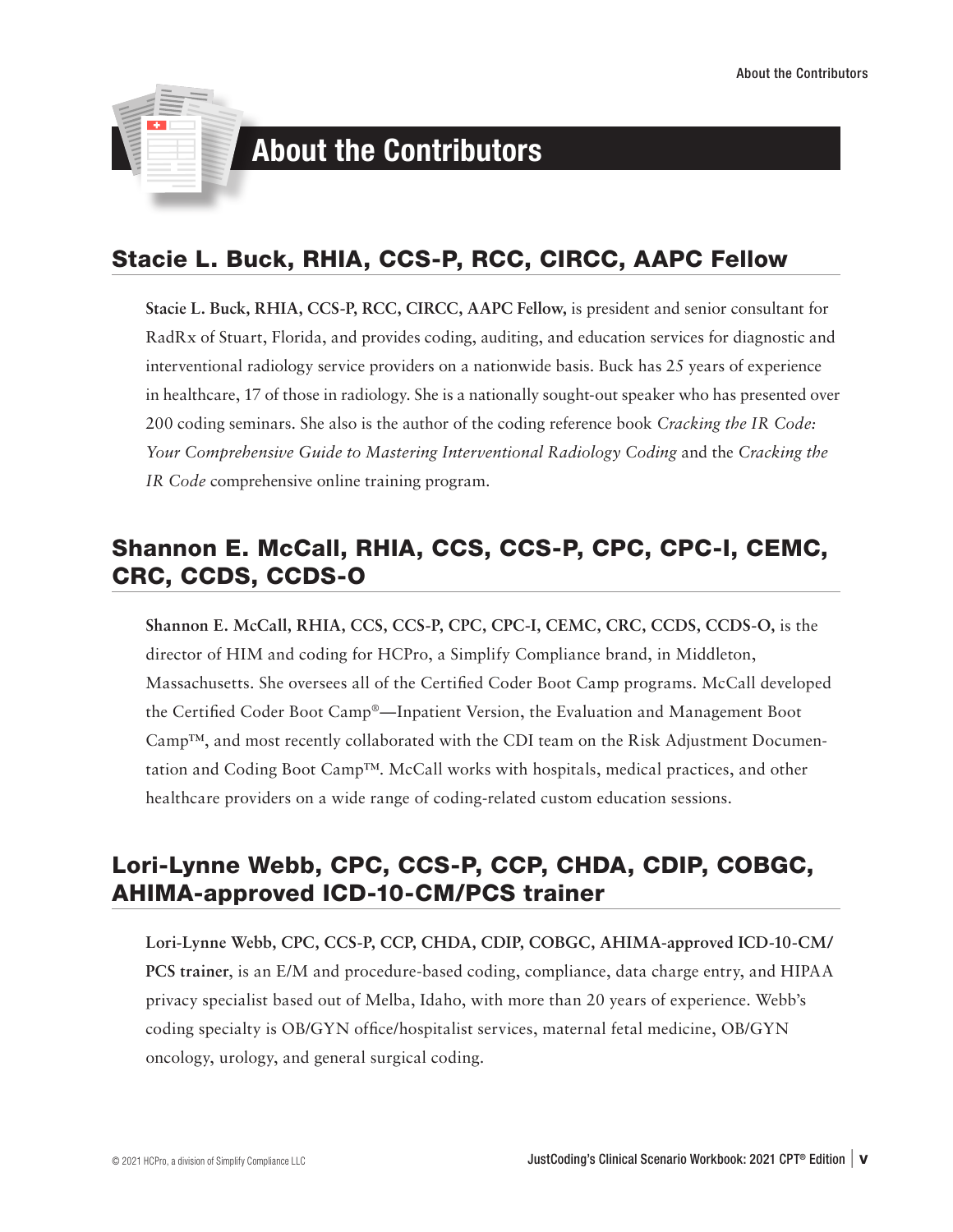# Edward O'Beirne, PA, MHS, CCS, CDIP

**Edward O'Beirne, PA, MHS, CCS, CDIP,** is the director of HIM revenue integrity at HRG and an ICD-10 educator of providers and coders with a specialization in ICD-10-PCS and CPT, based out of Richmond, Virginia. Before joining HRG, he was a director of physician assistants and patient relations for an ER with 80,000 visits annually, a physician assistant in emergency medicine for more than 10 years, a coding supervisor, auditor, and consultant for nine years, and an EMT and respiratory therapist for five years.

## Laura Legg, RHIT, CCS, CDIP

**Laura Legg, RHIT, CCS, CDIP,** is the director of HIM optimization at Healthcare Resource Group in Spokane Valley, Washington. Legg has more than 25 years of experience in HIM, including critical access hospitals, large hospitals, and a major health system.

## Laura Evans, CPC

**Laura Evans, CPC,** is an editor at DecisionHealth in Washington, D.C. She has experience in ICD-10-CM and CPT orthopedic coding education, and previously worked as a reporter at *The Washington Times*.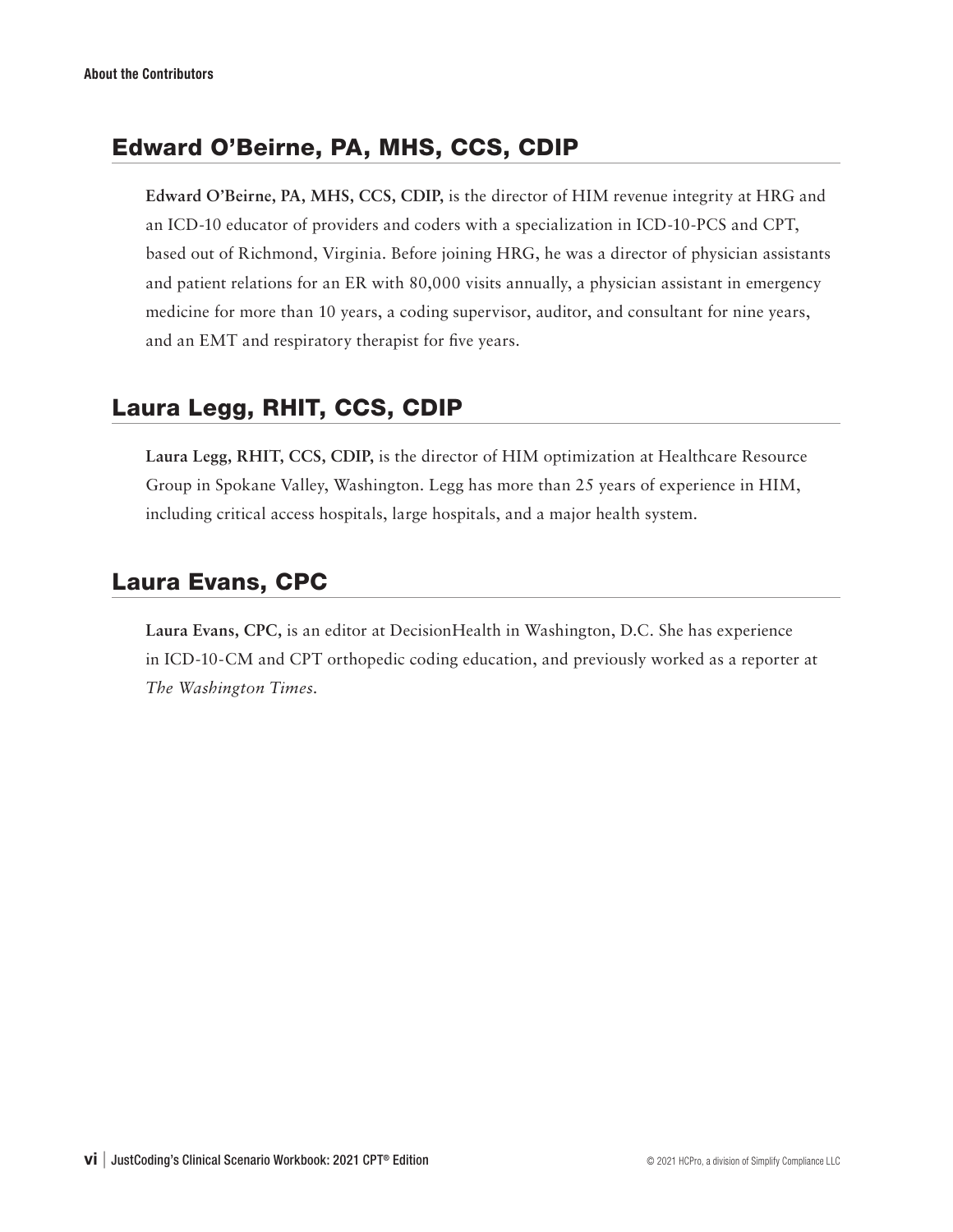

# About the Reviewers

## Shannon E. McCall, RHIA, CCS, CCS-P, CPC, CPC-I, CEMC, CRC, CCDS, CCDS-O

**Shannon E. McCall, RHIA, CCS, CCS-P, CPC, CPC-I, CEMC, CRC, CCDS, CCDS-O,** is the director of HIM and coding for HCPro. She oversees all of the Certified Coder Boot Camp programs. McCall developed the Certified Coder Boot Camp®—Inpatient Version, the Evaluation and Management Boot Camp™, and most recently collaborated with the CDI team on the Risk Adjustment Documentation and Coding Boot Camp™. McCall works with hospitals, medical practices, and other healthcare providers on a wide range of coding-related custom education sessions.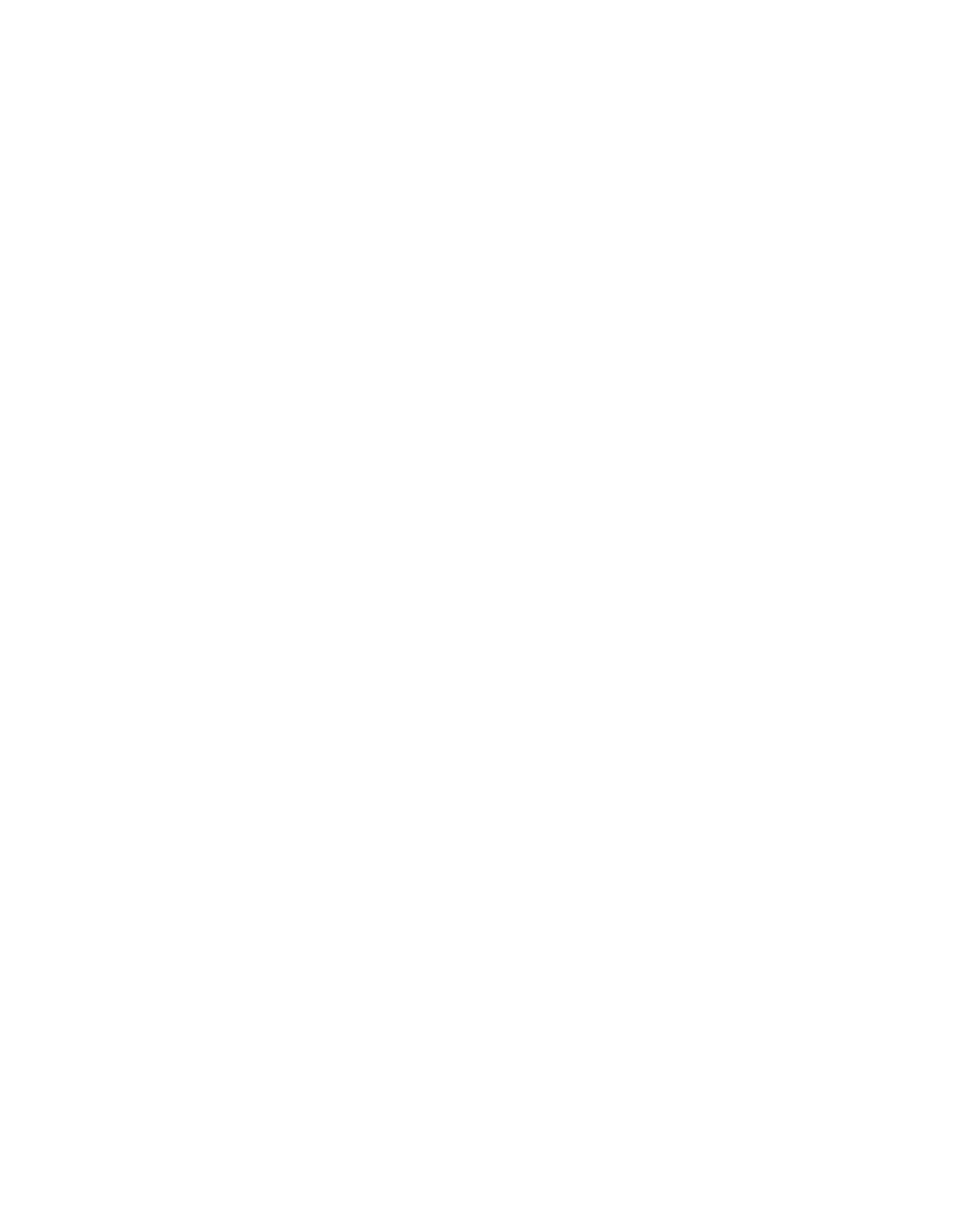

*JustCoding's Clinical Scenario Workbook: 2021 CPT® Edition* contains 52 sample clinical cases to provide hands-on reinforcement of coding concepts. The cases range in difficulty, length, and medical specialty. They are designed to simulate real-life coding processes for training and assessing new coders or keeping skills sharp for experienced staff.

Each case includes operative reports based on real clinical scenarios. Cases offer a variety of documentation styles to reflect inconsistencies between different electronic health record systems and providers.

After reviewing the cases, coders should report the most applicable ICD-10-CM diagnosis codes and all relevant CPT procedural codes. Answer keys are included at the end of each chapter with the correct codes to report for each case. The answer keys were reviewed by HCPro's coding instructors and include:

- A list of reportable ICD-10-CM and CPT codes, as well as rationale for using those codes.
- Applicable coding guidance, where appropriate, including references from the current *ICD-10-CM Official Guidelines for Coding and Reporting*, the *CPT Manual*, and the AHA's *Coding Clinic*.
- Instructions for looking up ICD-10-CM codes and certain CPT codes in the coding manuals.

All codes and guidance have been reviewed and are up to date as of January 1, 2021. The ICD-10-CM and CPT code sets as well as any guidance are subject to changes. These cases therefore should not be used as a guide for coding any real claims.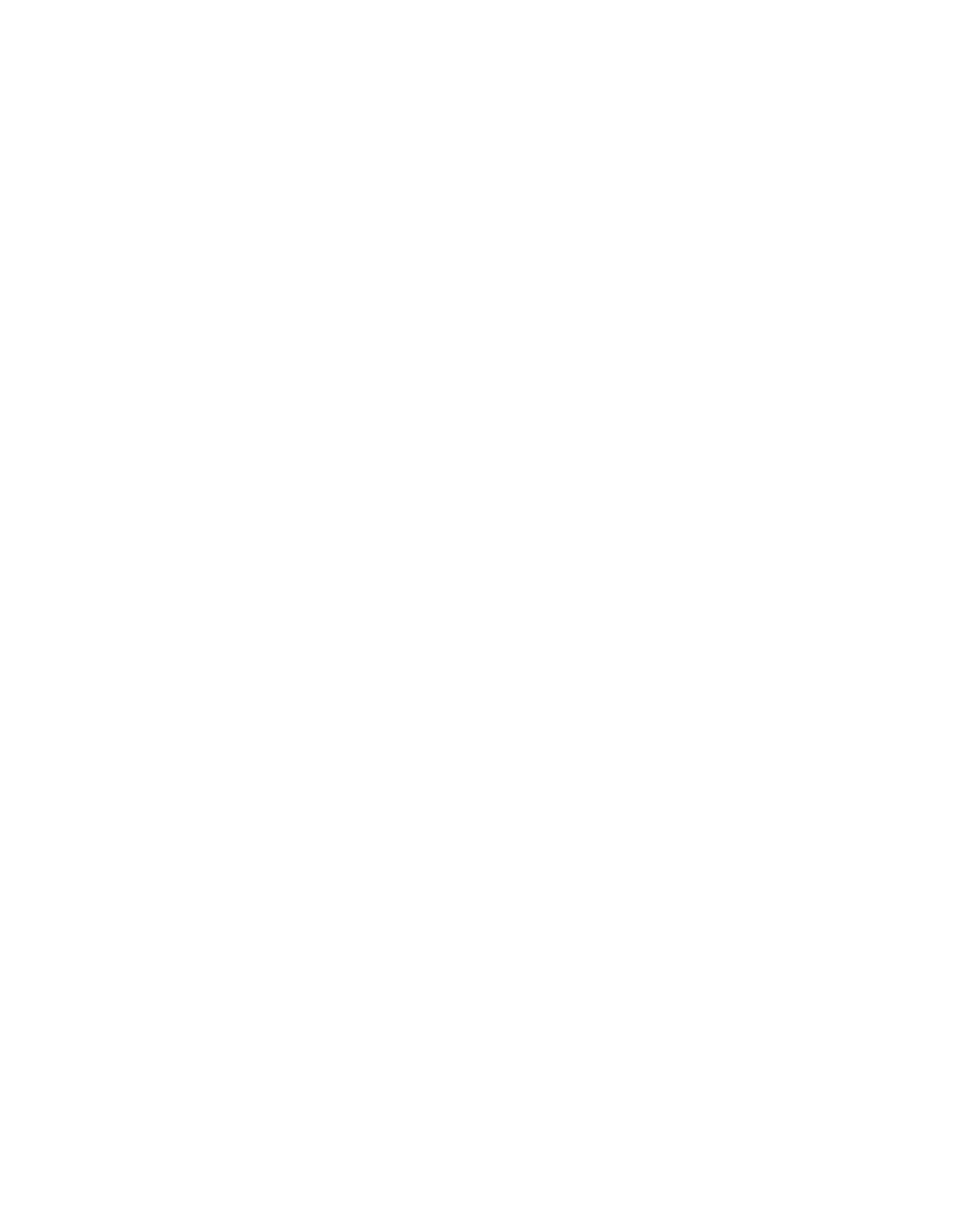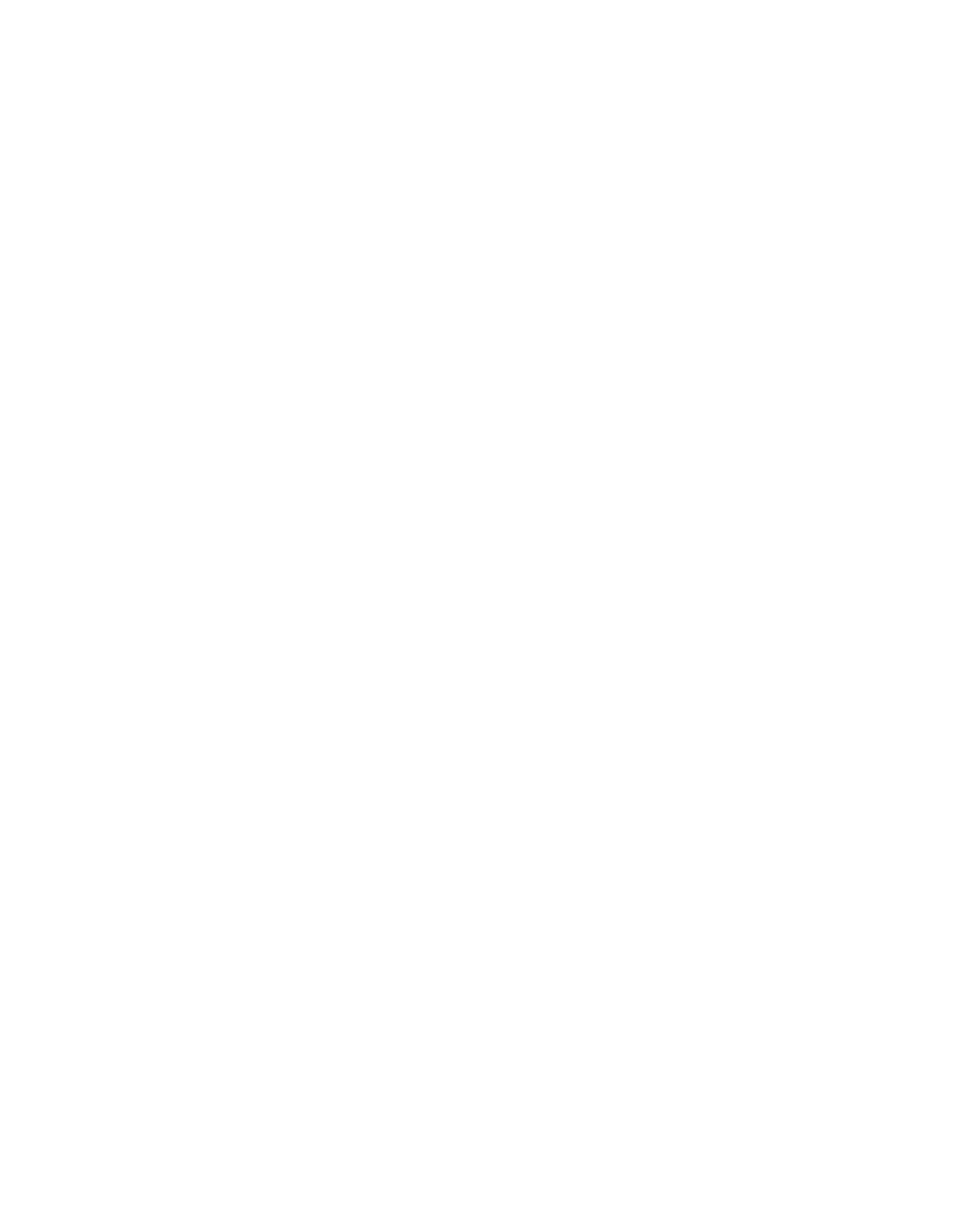

# Case 1: Abdominal Aortic Aneurysm Repair

#### FIGURE 1.1 Endovascular graft placement



## Provider Documentation

#### Preoperative diagnosis:

Abdominal aortic aneurysm (AAA)

#### Postoperative diagnosis:

AAA, right renal artery stenosis

#### Operation performed:

1. Endovascular repair of abdominal aortic aneurysm using fenestrated endograft system, Cook Z-Fen stent graft system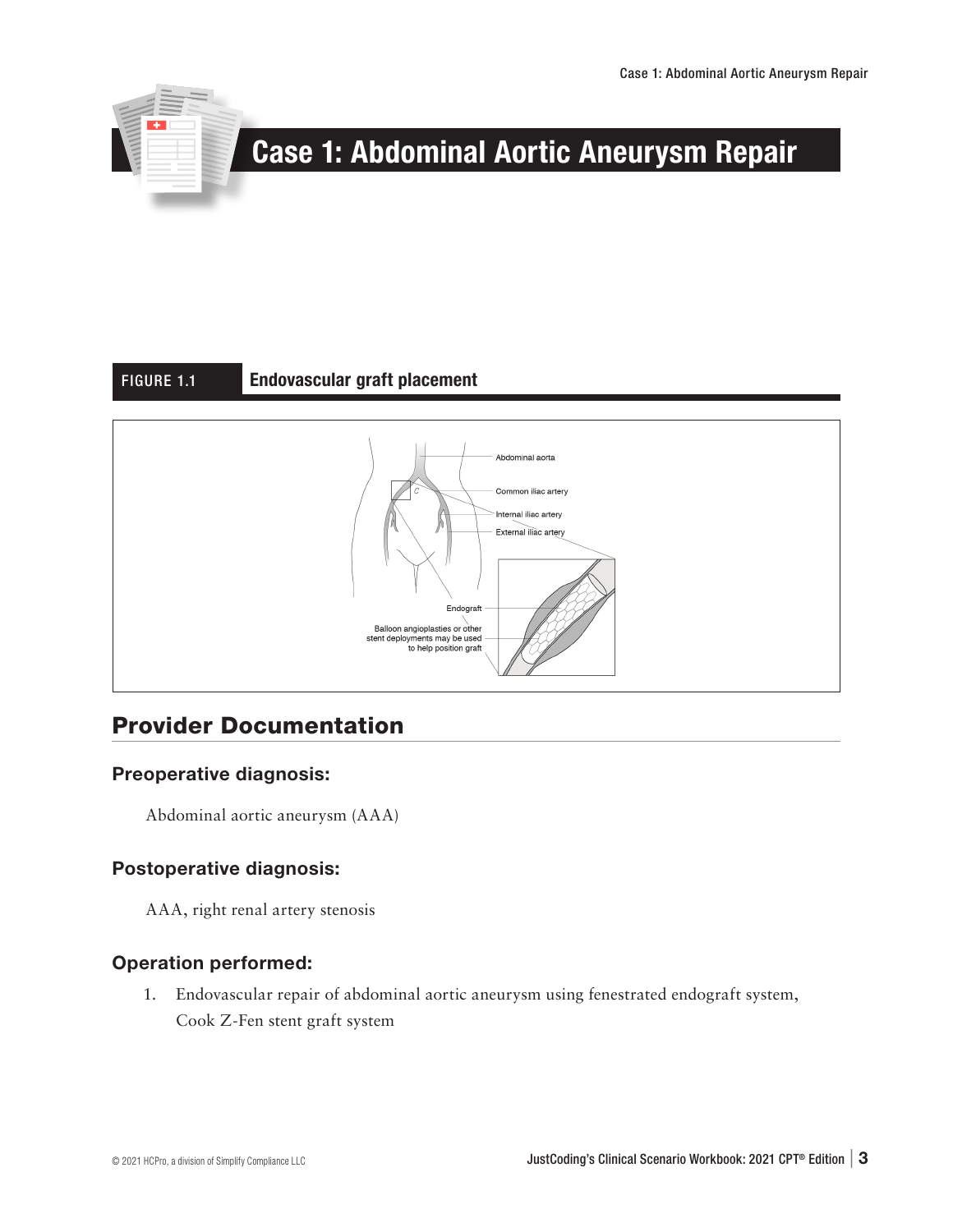#### Chapter 1

- 2. Reduction of a sliding inguinal hernia
- 3. Balloon angioplasty of right renal artery

#### Anesthesia:

General

#### Complications:

None

#### Procedure:

The patient was brought to the operative room. He underwent general anesthesia. The abdomen and lower extremities were prepped and draped in sterile fashion. Both femoral vessels were exposed through transverse bilateral inguinal incisions. There was a fairly large sliding hernia in the inguinal area with the hernia sac extending over the common femoral artery. Both femoral vessels were then exposed and circumferentially controlled proximally and distally. Both sides were then cannulated in retrograde fashion. There was a significant amount of tortuosity involving the iliac arteries.

We advanced a 6-French sheath on the left side, which was chosen as the contralateral side for delivery purposes. A Lunderquist stiff wire was advanced, allowing the iliac system to straighten out. At this time, we placed a 20-French Cook sheath in the left iliac system without difficulty. We proceeded to cannulate the hub of the 20-French sheath on the left side and successfully cannulated both renal arteries, placing a Rosen wire into the left renal artery without difficulty. There was stenosis at the origin of the right renal artery. This was cannulated and balloon angioplasty performed of the origin of the right renal artery using a  $5 \times 20$  mm Viatrac balloon. In a similar fashion, Rosen wire was left in the right renal artery for marking purposes.

The main body of the device was chosen and had been designed using the patient's CT scan. There were two small fenestrations for each renal vessel with a scallop for the superior mesenteric artery. The graft diameter was 30 mm and it was two main body stents. This was oriented and successfully advanced. The device was then deployed using aligning markers. We then cannulated the distal aspect of the proximal graft and were able to successfully cannulate each of the small renal fenestrations extending out into the renal vessels with Glidewires.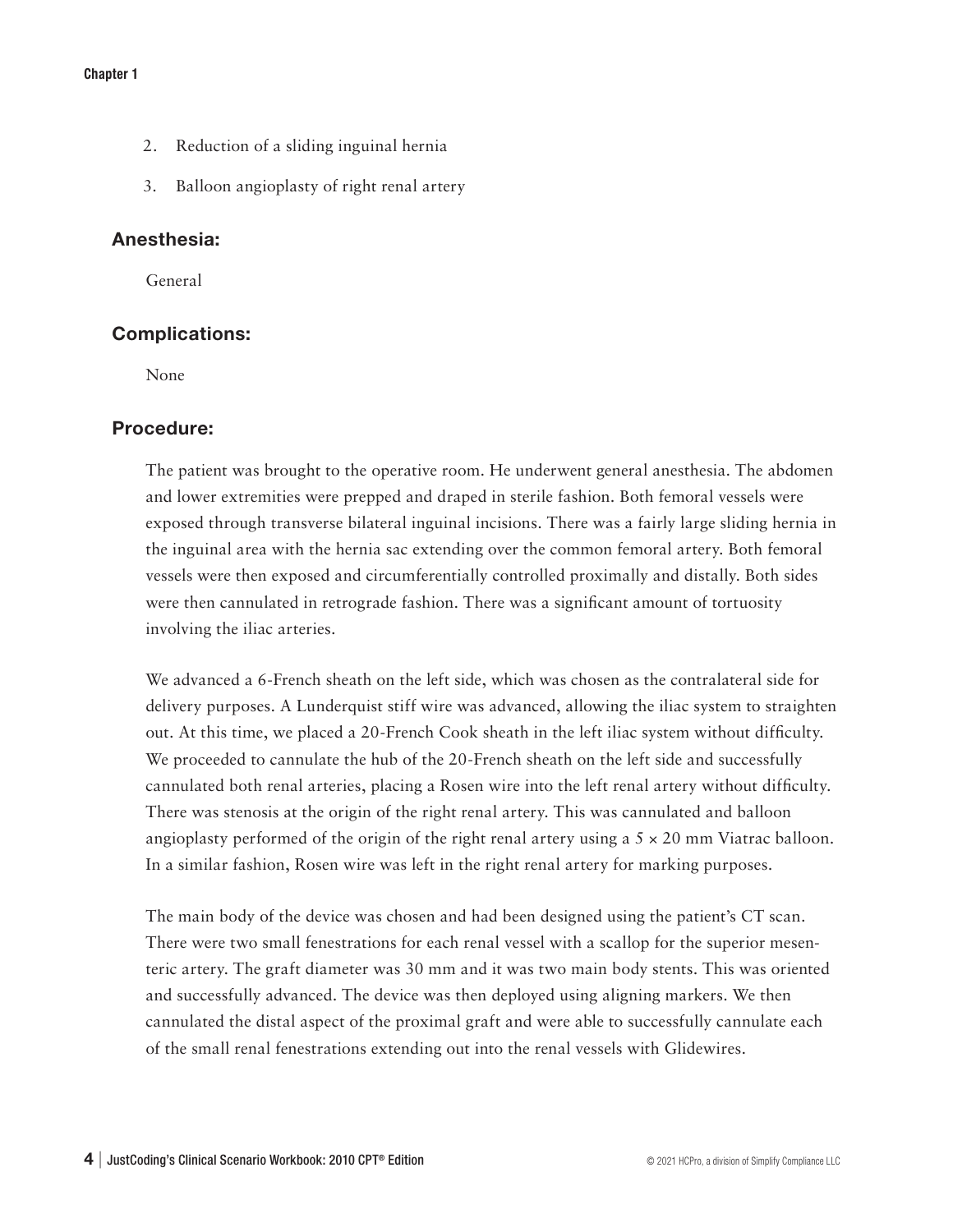Six-French Ansel flex sheaths were then advanced into the origin of both renal arteries. ICast  $6 \times 22$  stents were then advanced into the origin of both renal vessels. Two stent links were left in the main body of the device. At this time, each renal stent was successfully deployed. A  $10 \times 20$  mm angioplasty balloon was then used to complete the deployment at the very proximal end and anchor the stent in place.

The distal body was chosen and advanced via the right iliac artery. This was advanced with approximately one stent extending distally and successfully deployed down to the contralateral gate. The contralateral gate was successfully cannulated from the left iliac artery. We then completed our left iliac deployment using a  $74 \times 20$  mm iliac limb. At this time, on the ipsilateral right side, the final two stents of the distal body were deployed, and we completed the deployment of the right iliac system using a  $56 \times 20$  mm iliac stent. The Coda balloon was used for the junction between the components. At this time, a completion angiogram was performed. The superior mesenteric artery was patent as were both renal stents and renal perfusion. We angioplastied just distal to the renal stent deployment.

At this time, sheaths and wires were withdrawn. The arteriotomies were closed using 5-0 Prolene suture. The large hernia on the right inguinal area was reduced, and we used a mesh Bard plug placed and secured it anteriorly with Prolene suture. Each inguinal wound was then irrigated and closed with 2-0 Vicryl, 3-0 Vircyl, and 4-0 Monocryl subcuticular stitch. The patient was extubated in the operating room and transported to the recovery room in satisfactory condition. Total fluoroscopy time was 80.7 minutes. Total recorded Visipaque was 130 ml full strength.

### Codes:

#### CPT:

#### ICD-10-CM: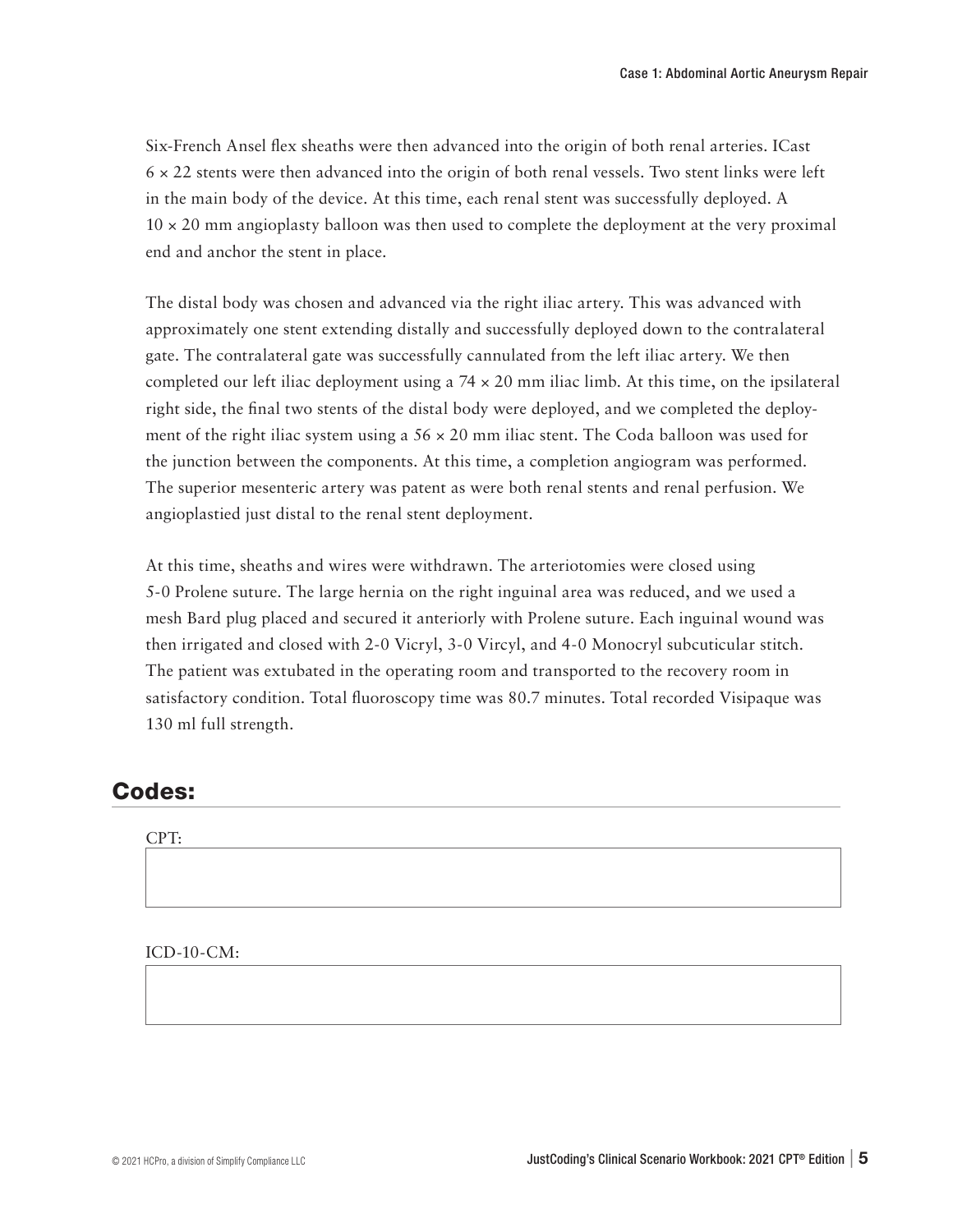|                                                                                                                      | <b>NOTES</b> |
|----------------------------------------------------------------------------------------------------------------------|--------------|
|                                                                                                                      |              |
|                                                                                                                      |              |
|                                                                                                                      |              |
|                                                                                                                      |              |
|                                                                                                                      |              |
|                                                                                                                      |              |
|                                                                                                                      |              |
|                                                                                                                      |              |
|                                                                                                                      |              |
|                                                                                                                      |              |
|                                                                                                                      |              |
|                                                                                                                      |              |
|                                                                                                                      |              |
|                                                                                                                      |              |
|                                                                                                                      |              |
|                                                                                                                      |              |
|                                                                                                                      |              |
| <u> Andreas Andreas Andreas Andreas Andreas Andreas Andreas Andreas Andreas Andreas Andreas Andreas Andreas Andr</u> |              |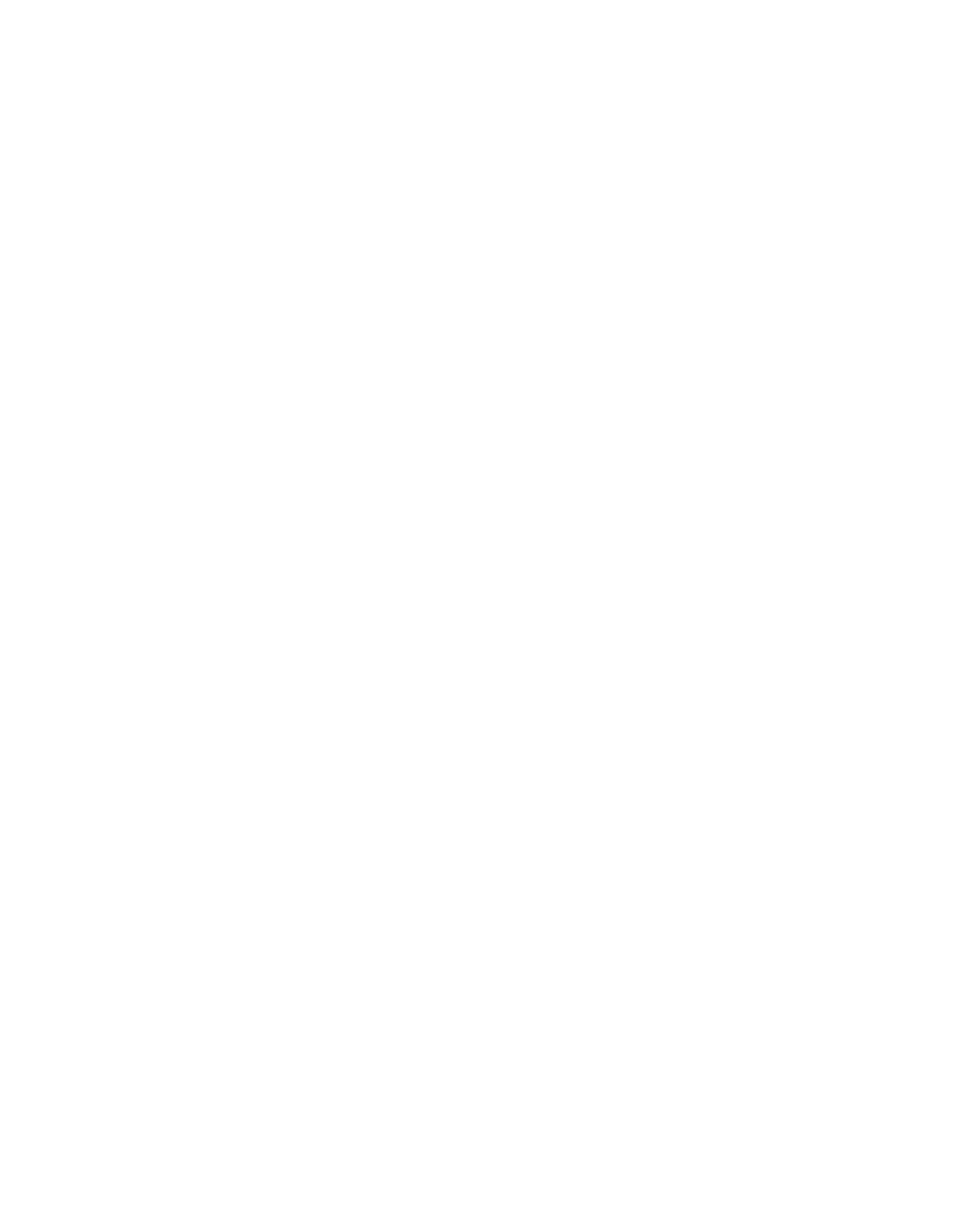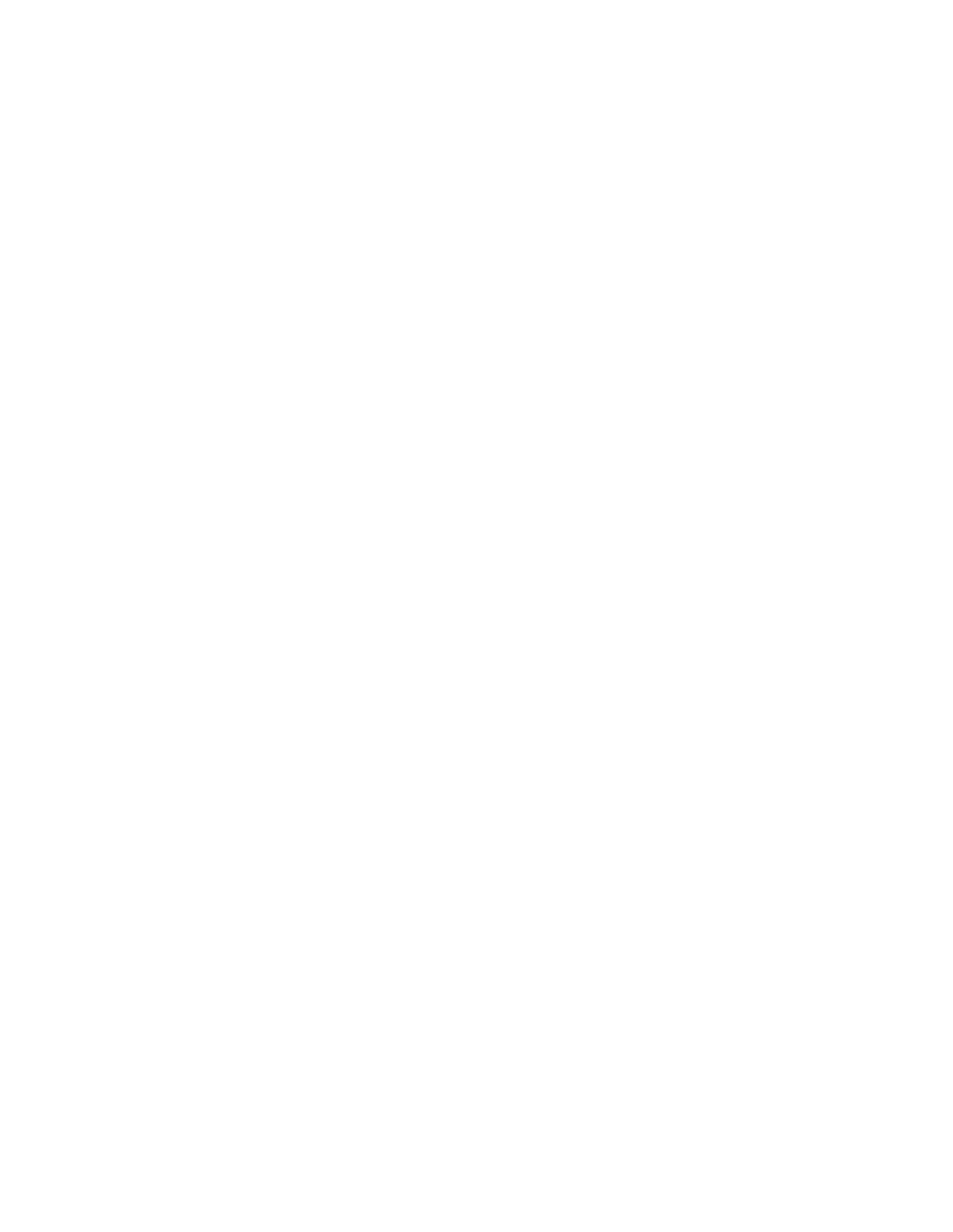# Answers for Case 1: Abdominal Aortic Aneurysm Repair

#### Codes and explanation:

#### CPT:

- 34847, endovascular repair of visceral aorta and infrarenal abdominal aorta with a fenestrated visceral aortic endograft and concomitant unibody or modular infrarenal aortic endograft and all associated radiological supervision and interpretation, including target zone angioplasty, when performed; including three visceral artery endoprostheses (superior mesenteric, celiac and/or renal artery[s])
- 34812-x 2, open femoral artery exposure for delivery of endovascular prosthesis, by groin incision, bilateral
- 49525 [−51], repair inguinal hernia, sliding, any age

Typical endovascular AAA grafts are tubular in shape because they are confined only to the aorta. For patients that have an aneurysm that extends below the renal arteries (possibly extending into the iliac arteries), it is imperative to have fenestrations or holes in the graft to accommodate the vessels that branch off the visceral aorta. Endovascular fenestrated AAA repairs of the visceral aorta (upper abdominal aorta containing the celiac, superior mesenteric and renal arteries) are complex procedures that involve the patient being seen in advance for high resolution cross sectional imaging (e.g., CT) and utilization of 3D software for modeling of the aorta. The graft is created as a patient-specific prosthesis based on the location and orientation of the patient's renal and visceral artery origins.

CPT selection is based on the extent of the aorta treated. If the endoprosthesis is limited to only the visceral vessels (superior mesenteric, celiac, and/or renal artery[s]), CPT codes 34842–34844 are assigned depending on the number of prostheses placed. However, if the device extends into the iliac arteries, then CPT codes 34845–34848 would be appropriate. These codes are also assigned based on the total number of visceral and/or renal arteries requiring placement of an endoprosthesis (i.e., bare metal or covered stent) through the aortic endograft fenestration.

In this operative report, the device involved the renal and the right iliac artery. There were a total of 3 vessels stented (endoprostheses) including the right/left renal arteries and the right iliac artery. The procedure code includes the balloon angioplasty of the target zone (where the grafts are being placed).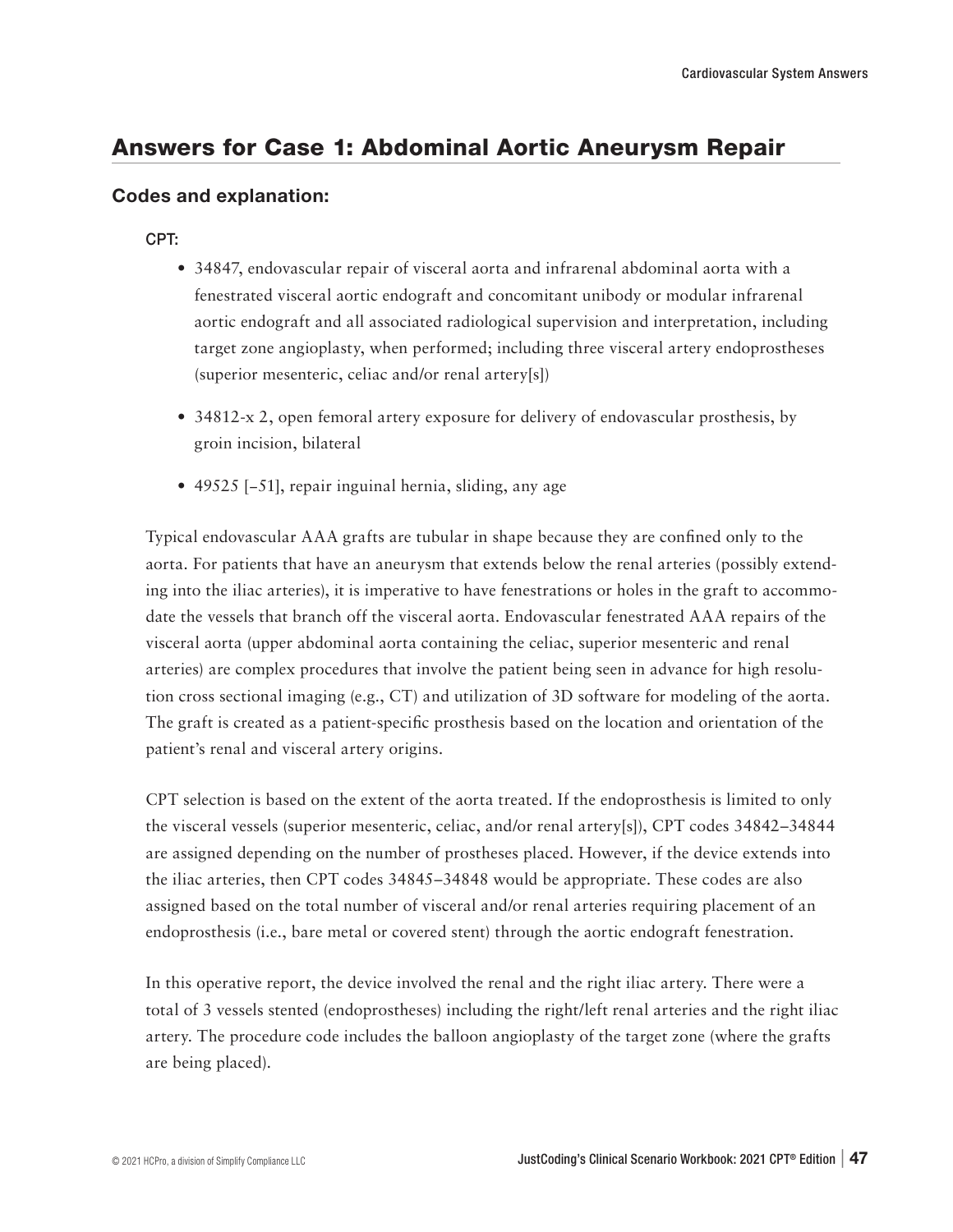Codes 34841–34848 are used to report the placement of a fenestrated endovascular graft in the visceral aorta, either alone or in combination with the infrarenal aorta when performed for aneurysm, pseudoaneurysm, dissection, penetrating ulcer, intramural hematoma, or traumatic disruption. For reporting purposes, the following services are included in the work of codes 34841–34848 and therefore may not be reported separately:

- Balloon angioplasty within the target treatment zone of the endograft, either before or after endograft deployment
- Fluoroscopic guidance and radiological supervision and interpretation in conjunction with fenestrated endovascular aortic repair that includes angiographic diagnostic imaging of the aorta and its branches prior to deployment of the fenestrated endovascular device, fluoroscopic guidance in the delivery of the fenestrated endovascular components, and intraprocedural arterial angiography (e.g., to confirm position, detect endoleak, evaluate runoff) done at the time of the endovascular aortic repair
- Introduction of guidewires and catheters in the aorta and visceral and/or renal arteries

The open incision into both femoral arteries can be reported separately per the Fenestrated Endovascular Repair guidelines with CPT code 34812. CPT code 34812 is for unilateral procedures, but in the parenthetical notes, the AMA advises to report the CPT code 34812 twice when performed bilaterally.

The repair of the sliding inguinal hernia would be separately reported. Per the CPT guidelines, the use of mesh is not separately reported.

There are no National Correct Coding Initiative edits prohibiting this combination of codes from being reported together; therefore, modifier -59 would not be necessary. However, some payers may require modifier -51 (multiple procedures) for the professional services claim to adjust for multiple procedure discount purposes.

#### ICD-10-CM:

- I71.4, abdominal aortic aneurysm, without rupture
- K40.90, unilateral inguinal hernia, without obstruction or gangrene, not specified as recurrent
- I70.1, atherosclerosis of renal artery